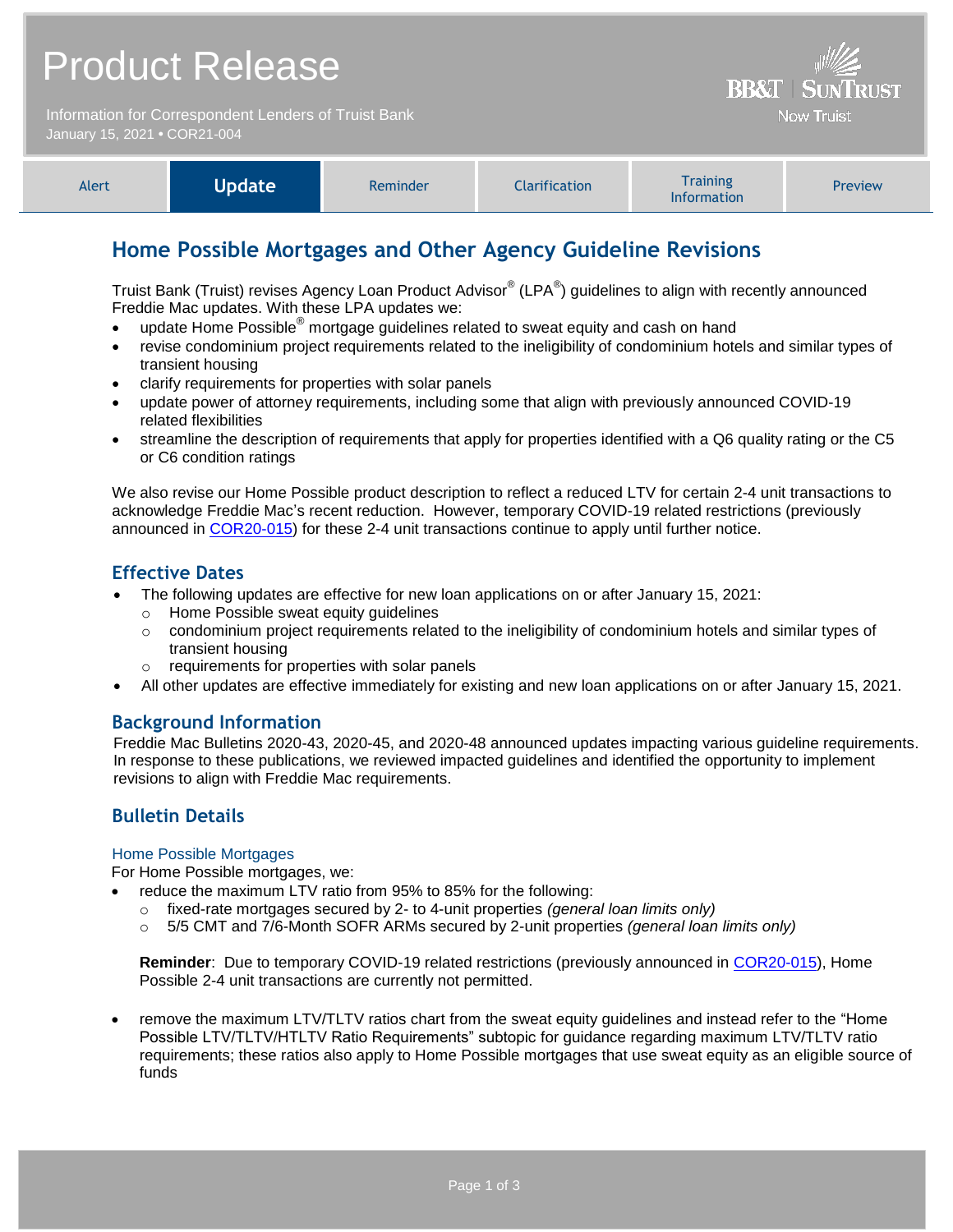Information for Correspondent Lenders of Truist Bank January 15, 2021 **•** COR21-004



### **Bulletin Details, continued**

#### Home Possible Mortgages, continued

 revise guidelines to state that the use of Freddie Mac Exhibit 23, *Monthly Budget and Residual Analysis Form*, is now optional when borrower personal funds include cash on hand; rather, the mortgage file must contain documentation confirming that the total monthly residual income available for savings is a positive number

**Note**: While the use of Freddie Mac's *Monthly Budget and Residual Analysis Form* is optional, it reflects information that may be necessary to confirm the total monthly residual income available for savings is a positive number.

#### Condominium Guideline Updates

We update LPA requirements related to the ineligibility of condominium hotels and similar types of transient housing to:

- specify that a condominium project is considered to be a type of transient housing if the condominium project, the homeowners association (HOA) and/or the HOA's property management company or agent facilitates, receives revenue from, or pays expenses or taxes for hotel type services or the renting of condominium units on a transient basis
- add more specificity about projects with certain characteristics that would be considered condominium hotels or transient housing
- emphasize that the documentation used to support lender's analysis that a project is not a condominium hotel or similar type of transient housing be retained and must be provided upon request

#### Properties with Solar Panels

For properties with solar panels, we clarify LPA requirements when the solar panels are leased, financed or owned. With today's updates we:

- add a table that provides guidance on:
	- $\circ$  instances when a subordination agreement is not required (when a UCC-1 Financing Statement or lease agreement is present)
	- o appraisal requirements when solar panels are present
	- o impacts to the TLTV and debt payment-to-income ratios
- specify that title exceptions for liens and leases, including UCC-1 Financing Statements, for solar panels are acceptable, provided the exception is for a lien or lease that lists only the solar panels as the collateral

#### Powers of Attorney

We update LPA power of attorney (POA) guidelines to provide more flexibility when the borrower is experiencing an emergency, preventing him or her from executing POA documents in person. Today's updates include revisions that align with some of the previously announced COVID-19 related flexibilities, including:

- an employee of the title insurer or settlement agent may be the attorney-in-fact
- the lender or settlement agent must discuss the POA with the borrower prior to closing the mortgage *(Note: This discussion must be memorialized in an acknowledgment by the borrower of his or her understanding of the terms of the mortgage. The acknowledgment must be in writing [which is a new permanent overlay].)*
- evidence of the emergency qualifying the use of a POA must be included in the mortgage file

We also revise the timeframe for the delivery of the recorded POA to the Document Custodian (previously announced in [COR20-061\)](https://www.truistsellerguide.com/Manual/cor/bulletins/archive/Cr20-061.pdf) from within five business days to within 30 days of receipt from the recorder's office.

**Note**: The following overlays remain: LPA cash-out refinance transactions, the use of electronic signatures on notarized documents (inclusive of remote and online notarizations), and the use of a POA to facilitate a closing via a recorded, interactive session conducted via the internet are not permitted.